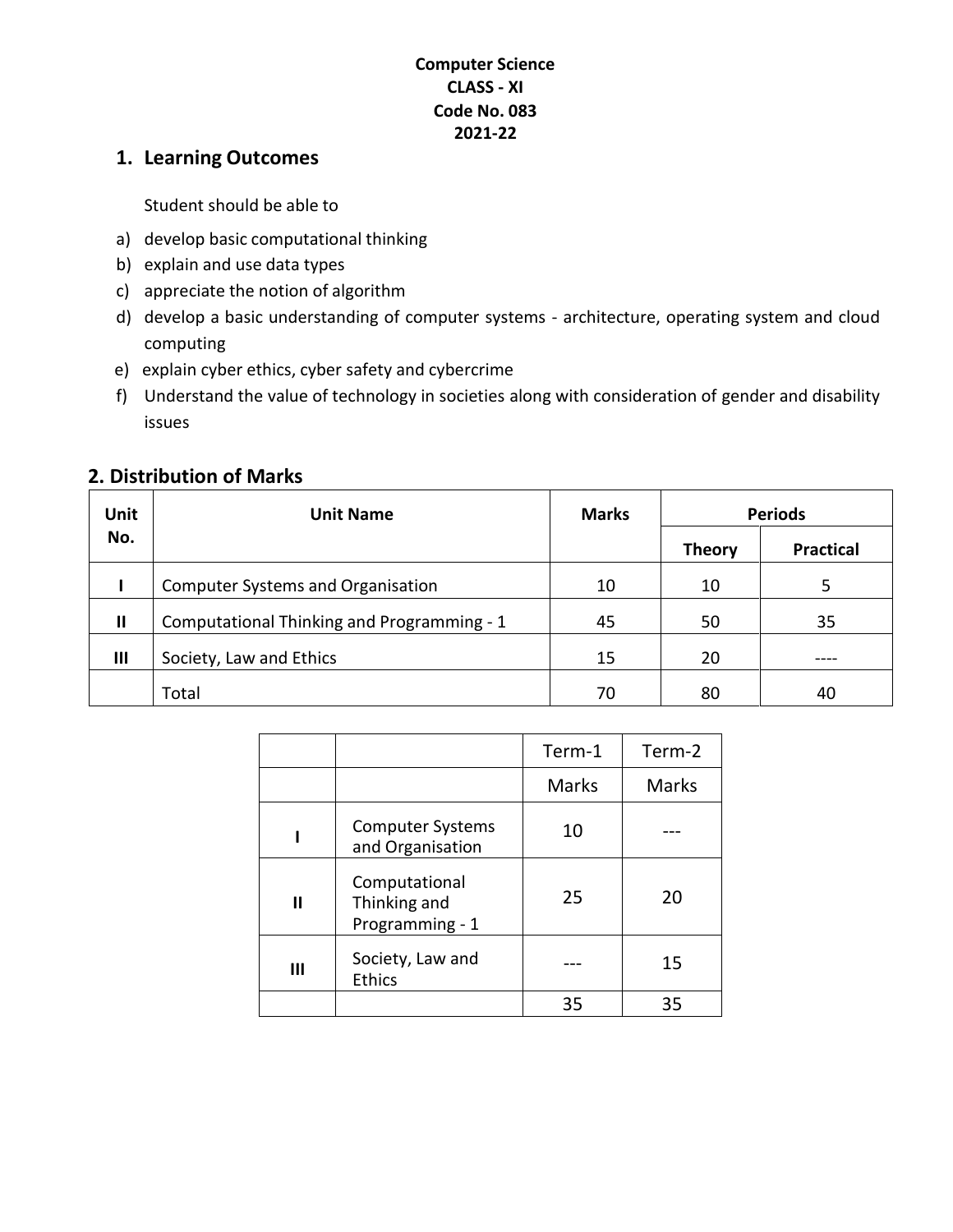## **3. Unit wise Syllabus TERM 1:**

#### **Unit I: Computer Systems and Organisation**

- Basic Computer Organisation: Introduction to computer system, hardware, software, input device, output device, CPU, memory (primary, cache and secondary), units of memory (Bit, Byte, KB, MB, GB, TB, PB)
- Types of software: system software (operating systems, system utilities, device drivers), programming tools and language translators (assembler, compiler & interpreter), application software
- Operating system (OS): functions of operating system, OS user interface
- Boolean logic: NOT, AND, OR, NAND, NOR, XOR, truth table, De Morgan's laws and logic circuits
- Number system: Binary, Octal, Decimal and Hexadecimal number system; conversion between number systems.
- Encoding schemes: ASCII, ISCII and UNICODE (UTF8, UTF32)

### **Unit II: Computational Thinking and Programming – 1**

- Introduction to problem solving: Steps for problem solving (analysing the problem, developing an algorithm, coding, testing and debugging). representation of algorithms using flow chart and pseudo code, decomposition
- Familiarization with the basics of Python programming: Introduction to Python, features ofPython, executing a simple "hello world" program, execution modes: interactive mode and script mode, Python character set, Python tokens (keyword, identifier, literal, operator, punctuator), variables, concept of l-value and r-value, use of comments
- Knowledge of data types: number (integer, floating point, complex), boolean, sequence (string, list, tuple), none, mapping (dictionary), mutable and immutable data types
- Operators: arithmetic operators, relational operators, logical operators, assignment operator, augmented assignment operators, identity operators(is, is not), membership operators(in, not in)
- Expressions, statement, type conversion & input/output: precedence of operators, expression, evaluation of expression, python statement, type conversion (explicit & implicit conversion), accepting data as input from the console and displaying output
- Errors: syntax errors, logical errors, runtime errors
- Flow of control: introduction, use of indentation, sequential flow, conditional and iterative flow control
- Conditional statements: if, if-else, if-elif-else, flowcharts, simple programs: e.g.: absolute value, sort 3 numbers and divisibility of a number
- Iterative statements: for loop, range function, while loop, flowcharts, break and continue statements, nested loops, suggested programs: generating pattern, summation of series, finding the factorial of a positive number etc
- Strings: introduction, indexing, string operations (concatenation, repetition, membership & slicing), traversing a string using loops, built-in functions: len(), capitalize(), title(), lower(), upper(), count(), find(), index(), endswith(), startswith(), isalnum(), isalpha(), isdigit(), islower(), isupper(), isspace(), lstrip(), rstrip(), strip(), replace(), join(), partition(), split()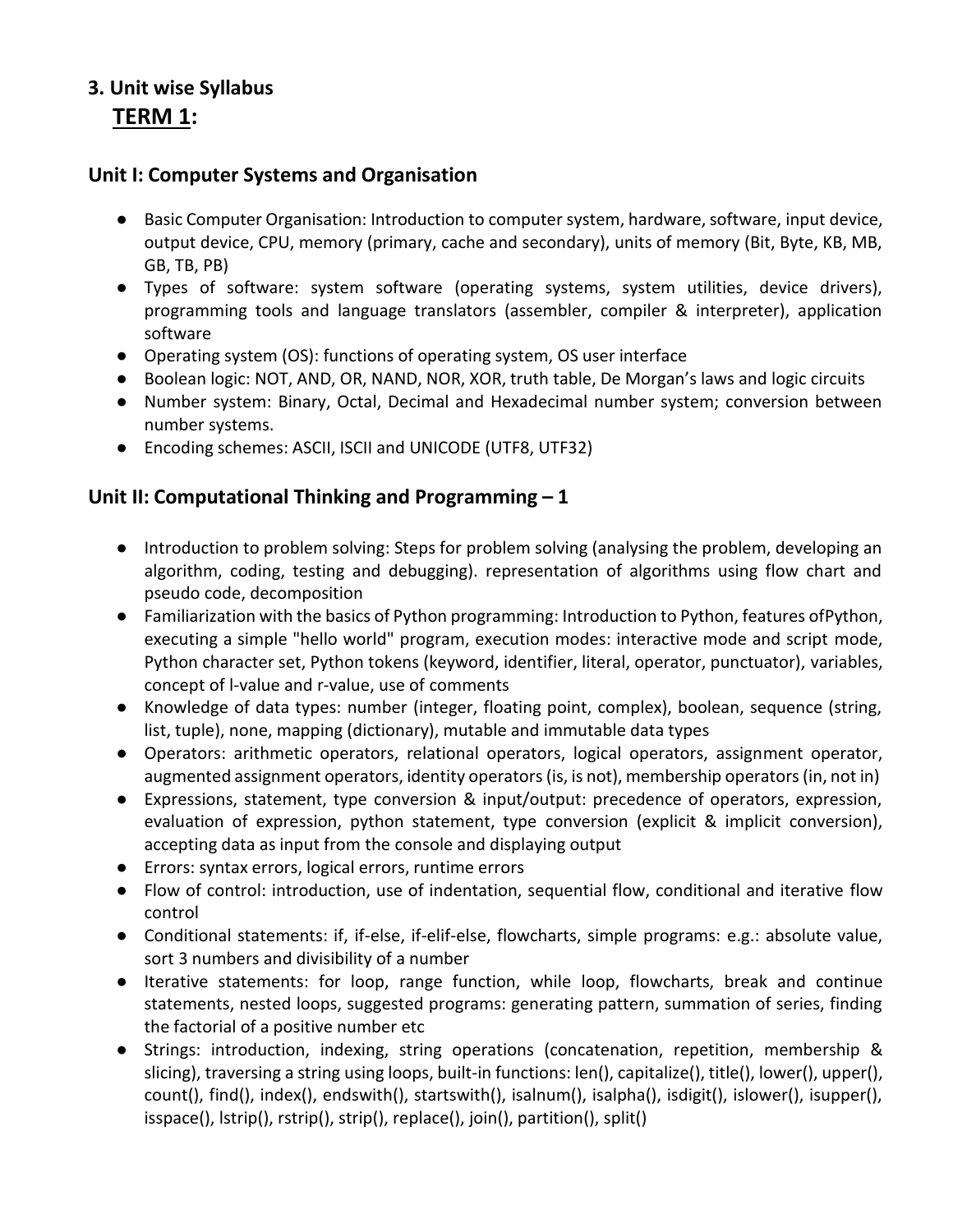# **TERM 2:**

### **Unit II: Computational Thinking and Programming – 1**

- Lists: introduction, indexing, list operations (concatenation, repetition, membership & slicing), traversing a list using loops, built-in functions: len(), list(), append(), extend(), insert(), count(), index(), remove(), pop(), reverse(), sort(), sorted(), min(), max(), sum(); nested lists, suggested programs: finding the maximum, minimum, mean of numeric values stored in a list; linear search on list of numbers and counting the frequency of elements in a list
- Tuples: introduction, indexing, tuple operations (concatenation, repetition, membership & slicing), built-in functions: len(), tuple(), count(), index(), sorted(), min(), max(), sum(); tuple assignment, nested tuple, suggested programs: finding the minimum, maximum, mean of values stored in a tuple; linear search on a tuple of numbers, counting the frequency of elements in a tuple
- Dictionary: introduction, accessing items in a dictionary using keys, mutability of dictionary (adding a new item, modifying an existing item), traversing a dictionary, built-in functions: len(), dict(), keys(), values(), items(), get(), update(), del(), clear(), fromkeys(), copy(), pop(), popitem(), setdefault(), max(), min(), count(), sorted(), copy(); suggested programs : count the number of times a character appears in a given string using a dictionary, create a dictionary with names of employees, their salary and access them
- Introduction to Python modules: Importing module using 'import <module>' and using from statement, Importing math module (pi, e, sqrt, ceil, floor, pow, fabs, sin, cos, tan); random module (random, randint, randrange), statistics module (mean, median, mode)

#### **Unit III: Society, Law and Ethics**

- Digital Footprints
- Digital society and Netizen: net etiquettes, communication etiquettes, social media etiquettes
- Data protection: Intellectual Property Right (copyright, patent, trademark), violation of IPR (plagiarism, copyright infringement, trademark infringement), open source softwares and licensing (Creative Commons, GPL and Apache)
- Cyber-crime: definition, hacking, eavesdropping, phishing and fraud emails, ransomware, preventing cyber crime
- Cyber safety: safely browsing the web, identity protection, confidentiality, cyber trolls and bullying.
- Safely accessing web sites: malware, viruses, Trojans, adware
- E-waste management: proper disposal of used electronic gadgets
- Indian Information Technology Act (IT Act)
- Technology & Society: Gender and disability issues while teaching and using computers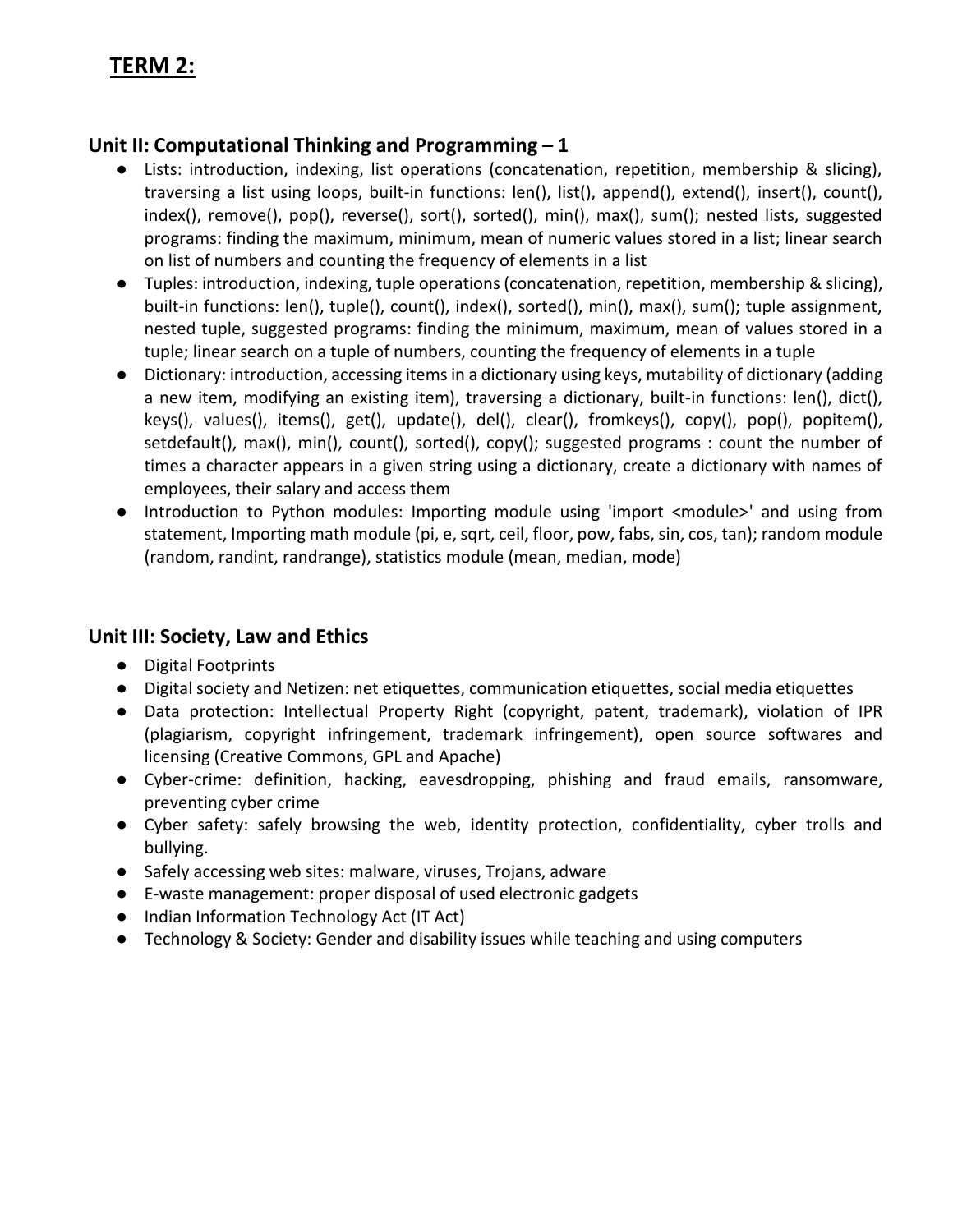| S.No.          |                                                                                                                                                                                                                                                                 | Marks<br>$(Total = 30)$ | Term-1<br>(15 Marks) | Term-2<br>(15 Marks) |
|----------------|-----------------------------------------------------------------------------------------------------------------------------------------------------------------------------------------------------------------------------------------------------------------|-------------------------|----------------------|----------------------|
| 1.             | Python program                                                                                                                                                                                                                                                  | 12                      | 6                    | 6                    |
| $\overline{2}$ | Report file: Minimum 20 Python programs<br>Term-1: Minimum 10 programs based on Term -1<br>syllabus<br>Term-2: Minimum 10 programs based on Term - 2<br>syllabus                                                                                                | 7                       | 4                    | 3                    |
|                | Viva voce                                                                                                                                                                                                                                                       | 3                       | $\overline{2}$       | 1                    |
| 3.             | Project + Viva voce<br>Term $-1$ : Synopsis of the project to be submitted by<br>the students (documentation only)<br>Term - 2 : Final coding + Viva voce<br>(Student will be allowed to modify their Term 1<br>document and submit the final executable code.) | 8                       | 3                    | 5                    |

## **5. Suggested Practical List**

### **Term - 1**

Input a welcome message and display it.

- Input two numbers and display the larger / smaller number.
- Input three numbers and display the largest / smallest number.
- Generate the following patterns using nested loop.

| Pattern-1 | Pattern-2      | Pattern-3    |
|-----------|----------------|--------------|
| $\ast$    | 12345          | A            |
| $***$     | 1234           | AB           |
| ***       | 123            | <b>ABC</b>   |
| ****      | 1 <sub>2</sub> | <b>ABCD</b>  |
| *****     |                | <b>ABCDE</b> |

- Write a program to input the value of x and n and print the sum of the following series:
	- $O$  1+x+x<sup>2</sup>+x<sup>3</sup>+x<sup>4</sup>+. ............ x<sup>n</sup>
	- o 1-x+x2-x3+x4 .................................x<sup>n</sup>
	- $Q$   $X \underline{X^2} + \underline{X^3} \underline{X^4} + \dots + \underline{X^n}$

$$
2 \t3 \t4 \t n
$$

$$
\circ \quad \mathsf{X} + \underline{\mathsf{X}^2} - \underline{\mathsf{X}^3} + \underline{\mathsf{X}^4} \longrightarrow \underline{\mathsf{X}^n}
$$
\n
$$
\begin{array}{c}\n 2! \ 3! \ 4! \quad n! \end{array}
$$

- Determine whether a number is a perfect number, an armstrong number or a palindrome.
- Input a number and check if the number is a prime or composite number.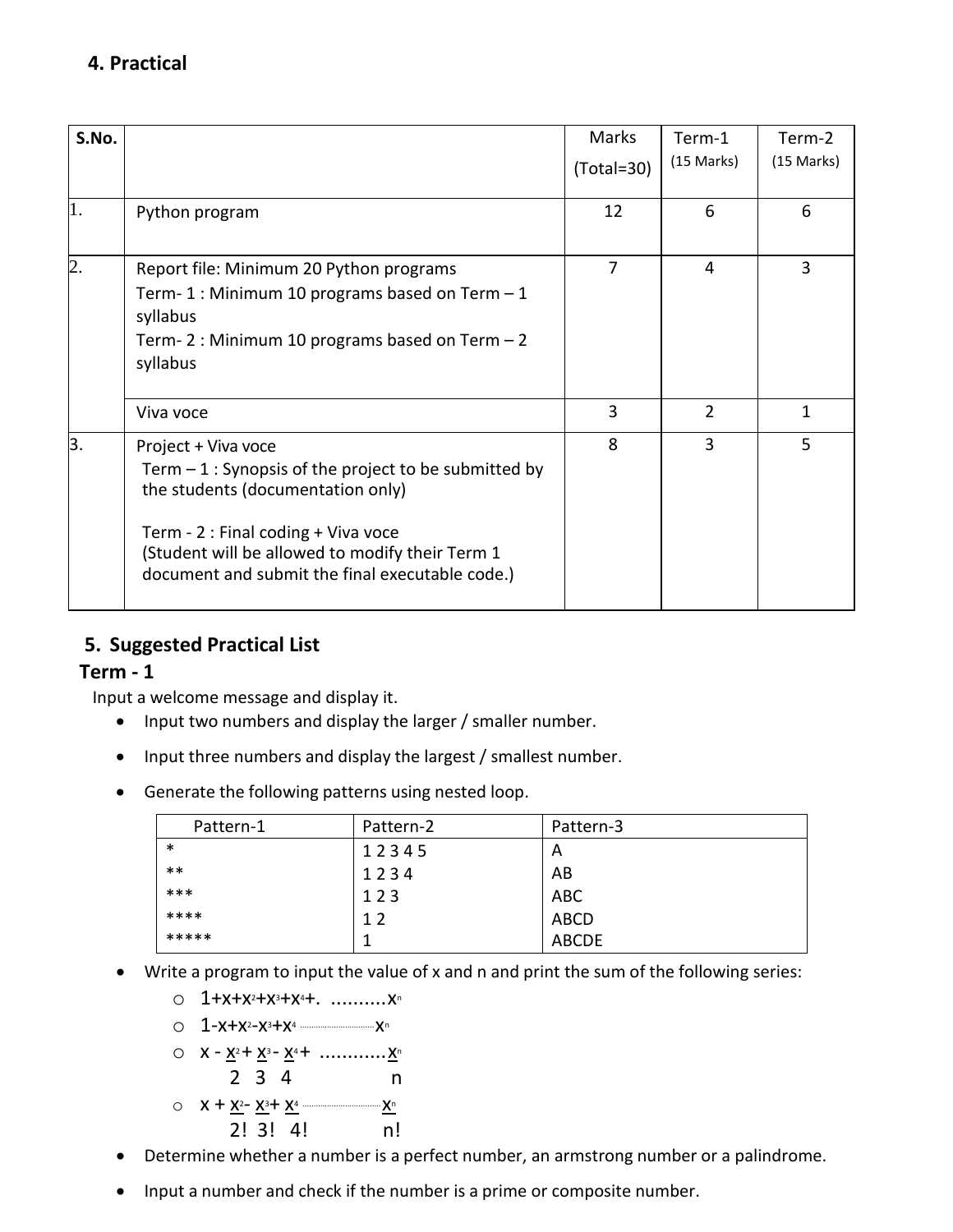- Display the terms of a Fibonacci series.
- Compute the greatest common divisor and least common multiple of two integers.
- Count and display the number of vowels, consonants, uppercase, lowercase characters in string.
- Input a string and determine whether it is a palindrome or not; convert the case of characters in a string.

## **Term - 2**

- Find the largest/smallest number in a list/tuple
- Input a list of numbers and swap elements at the even location with the elements at the odd location.
- Input a list/tuple of elements, search for a given element in the list/tuple.
- Input a list of numbers and find the smallest and largest number from the list.
- Create a dictionary with the roll number, name and marks of n students in a class and display the names of students who have scored marks above 75.

### **6. Suggested Reading Material**

- NCERT Textbook for COMPUTER SCIENCE (Class XI)
- Support Materials on the CBSE website.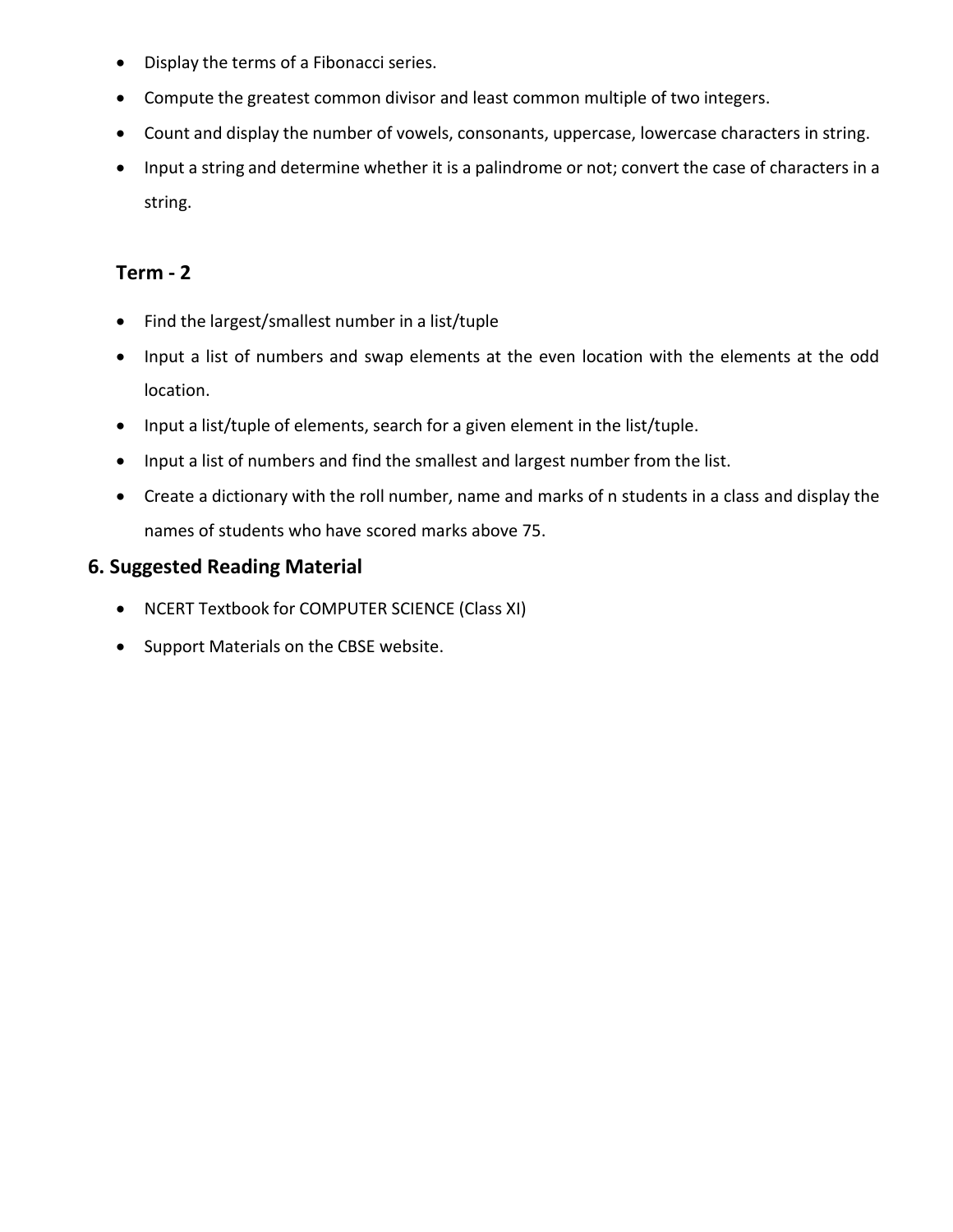## **Computer Science CLASS-XII Code No. 083 2021-22**

## **1. Prerequisites**

Computer Science- Class XI

## **2. Learning Outcomes**

Student should be able to

- **a)** apply the concept of function.
- **b)** explain and use the concept of file handling.
- **c)** use basic data structure: Stacks.
- **d)** explain basics of computer networks.
- **e)** use Database concepts, SQL along with connectivity between Python and SQL.

### **3. Distribution of Marks:**

| Unit<br>No. | <b>Unit Name</b>                              | <b>Marks</b> | <b>Periods</b> |                  |
|-------------|-----------------------------------------------|--------------|----------------|------------------|
|             |                                               |              | <b>Theory</b>  | <b>Practical</b> |
|             | Computational Thinking and<br>Programming - 2 | 40           | 50             | 25               |
| Ш           | <b>Computer Networks</b>                      | 10           | 10             |                  |
| Ш           | Database Management                           | 20           | 20             | 15               |
|             | Total                                         | 70           | 80             | 40               |

| Unit No | <b>Unit Name</b>         | Term-1 | Term-2 |
|---------|--------------------------|--------|--------|
|         | Computational            | 35     |        |
|         | Thinking and             |        |        |
|         | Programming - 2          |        |        |
|         | <b>Computer Networks</b> |        | 10     |
|         |                          |        |        |
|         | Database                 |        | 20     |
|         | Management               |        |        |
|         | Total                    | 35     | 35     |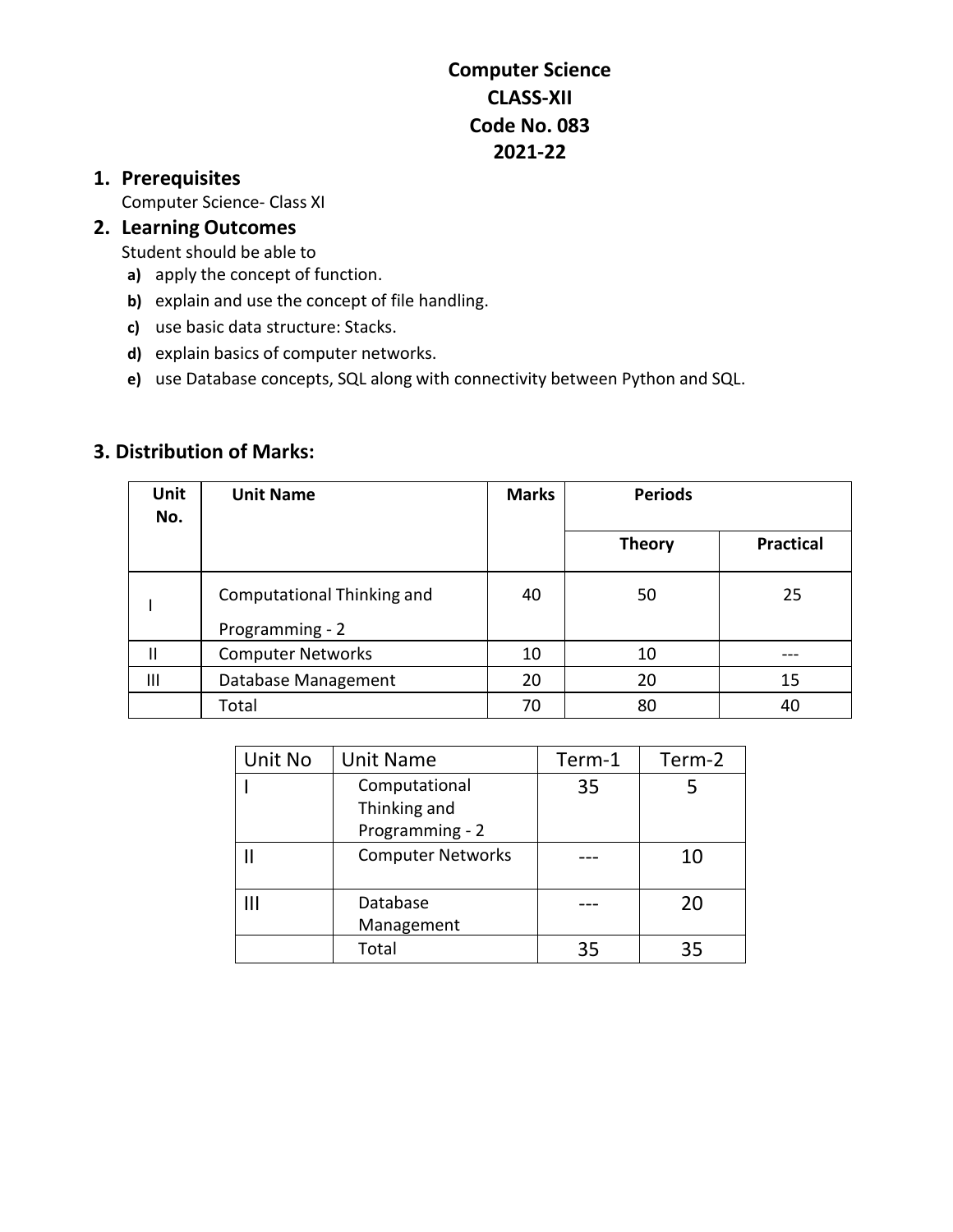## **4. Unit wise Syllabus**

## **TERM 1:**

## **Unit I: Computational Thinking and Programming – 2**

- Revision of Python topics covered in Class XI.
- Functions: types of function (built-in functions, functions defined in module, user defined functions), creating user defined function, arguments and parameters, default parameters, positional parameters, function returning value(s), flow of execution, scope of a variable (global scope, local scope)
- Introduction to files, types of files (Text file, Binary file, CSV file), relative and absolute paths
- Text file: opening a text file, text file open modes (r, r+, w, w+, a, a+), closing a text file, opening a file using with clause, writing/appending data to a text file using write() and writelines(), reading from a text file using read(), readline() and readlines(), seek and tell methods, manipulation of data in a text file
- Binary file: basic operations on a binary file: open using file open modes (rb, rb+, wb, wb+, ab, ab+), close a binary file, import pickle module, dump() and load() method, read, write/create, search, append and update operations in a binary file
- CSV file: import csv module, open / close csv file, write into a csv file using csv.writerow() and read from a csv file using csv.reader( )

# **TERM 2:**

### **Unit I: Computational Thinking and Programming – 2**

Data Structure: Stack, operations on stack (push & pop), implementation of stack using list.

### **Unit II: Computer Networks**

- Evolution of networking: introduction to computer networks, evolution of networking (ARPANET, NSFNET, INTERNET)
- Data communication terminologies: concept of communication, components of data communication (sender, receiver, message, communication media, protocols), measuring capacity of communication media (bandwidth, data transfer rate), IP address, switching techniques (Circuit switching, Packet switching)
- Transmission media: Wired communication media (Twisted pair cable, Co-axial cable, Fiber-optic cable), Wireless media (Radio waves, Micro waves, Infrared waves
- Network devices (Modem, Ethernet card, RJ45, Repeater, Hub, Switch, Router, Gateway, WIFI card)
- Network topologies and Network types: types of networks (PAN, LAN, MAN, WAN), networking topologies (Bus, Star, Tree)
- Network protocol: HTTP, FTP, PPP, SMTP, TCP/IP, POP3, HTTPS, TELNET, VoIP
- Introduction to web services: WWW, Hyper Text Markup Language (HTML), Extensible Markup Language (XML), domain names, URL, website, web browser, web servers, web hosting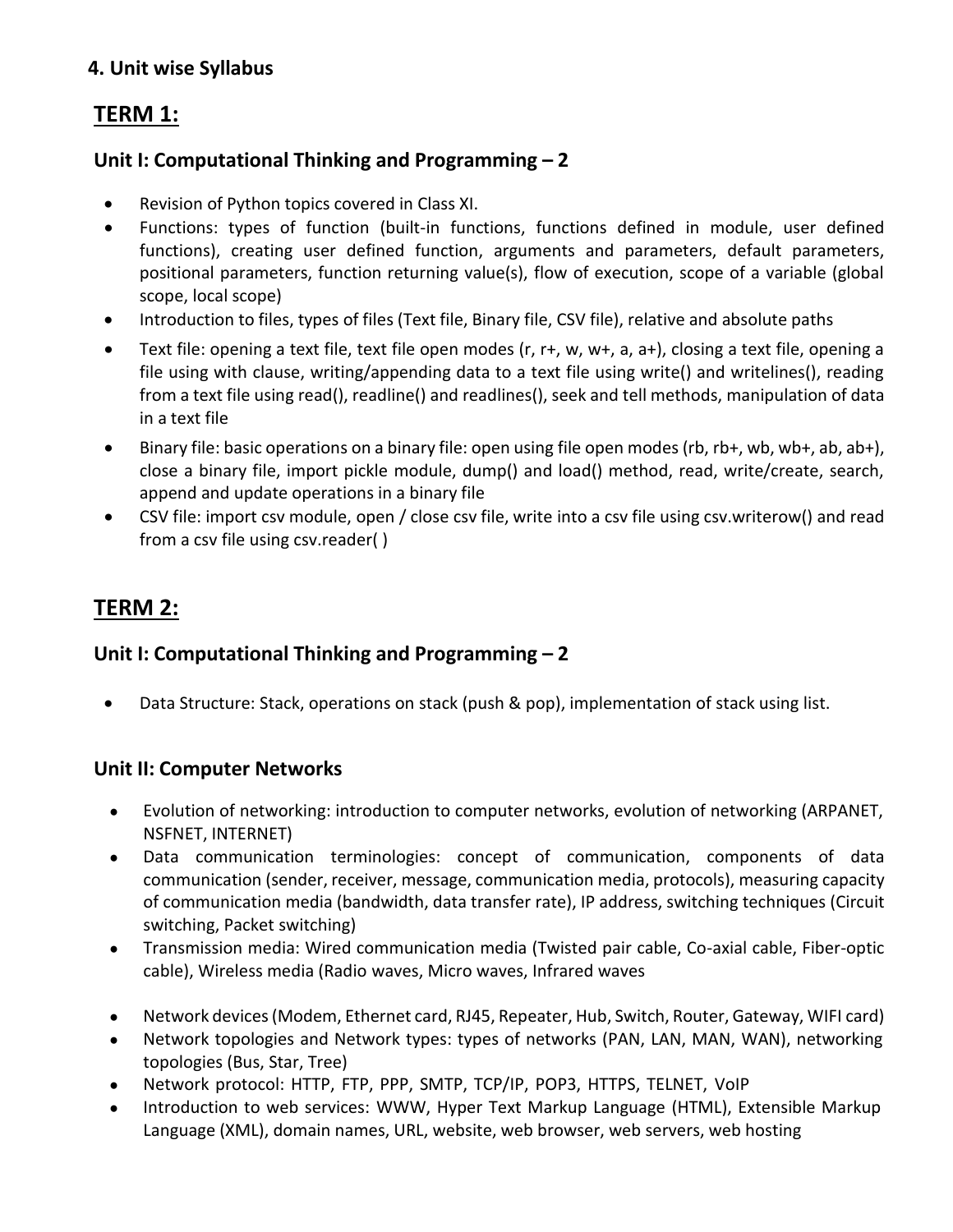## **Unit III: Database Management**

- Database concepts: introduction to database concepts and its need
- Relational data model: relation, attribute, tuple, domain, degree, cardinality, keys (candidate key, primary key, alternate key, foreign key)
- Structured Query Language: introduction, Data Definition Language and Data Manipulation Language, data type (char(n), varchar(n), int, float, date), constraints (not null, unique, primary key), create database, use database, show databases, drop database, show tables, create table, describe table, alter table (add and remove an attribute, add and remove primary key), drop table, insert, delete, select, operators (mathematical, relational and logical), aliasing, distinct clause, where clause, in, between, order by, meaning of null, is null, is not null, like, update command, delete command
- Aggregate functions (max, min, avg, sum, count), group by, having clause, joins : Cartesian product on two tables, equi-join and natural join
- Interface of python with an SQL database: connecting SQL with Python, performing insert, update, delete queries using cursor, display data by using fetchone(), fetchall(), rowcount, creating database connectivity applications

### **5. Practical**

| S.No           |                                                                                                                                                                                                                                                                                                                                              | <b>Marks</b>            | Term-1                  | Term-2                  |
|----------------|----------------------------------------------------------------------------------------------------------------------------------------------------------------------------------------------------------------------------------------------------------------------------------------------------------------------------------------------|-------------------------|-------------------------|-------------------------|
|                |                                                                                                                                                                                                                                                                                                                                              | (Total 30)              | (15 Marks)              | (15 Marks)              |
| $\mathbf{1}$   | Lab Test:                                                                                                                                                                                                                                                                                                                                    |                         |                         |                         |
|                | 1. Python program                                                                                                                                                                                                                                                                                                                            | 8                       | 6                       | $\overline{2}$          |
|                | 2. 3 SQL Queries based on one/two table(s), 2 output<br>questions based on SQL queries                                                                                                                                                                                                                                                       | 4                       | ---                     | 4                       |
| $\overline{2}$ | Report file:<br>Term $-1$ : Minimum 15 Python programs based on Term - 1<br>Syllabus<br>Term $-2$ :<br>Minimum 3 Python programs based on Term-2<br>$\bullet$<br>Syllabus<br>SQL Queries - Minimum 5 sets using one table / two<br>tables.<br>Minimum 2 programs based on Python - SQL<br>connectivity.                                      | $\overline{\mathbf{z}}$ | 4                       | $\overline{\mathbf{3}}$ |
| $\overline{3}$ | Project (using concepts learnt in Classes 11 and 12)<br>Term $-1$ : Synopsis of the project to be submitted by the<br>students (documentation only, may not submit the code<br>during Term - 1)<br>Term - 2 : Final coding + Viva voce<br>(Student will be allowed to modify their Term 1 document and<br>submit the final executable code.) | 8                       | $\overline{\mathbf{3}}$ | 5                       |
| 4              | Viva voce                                                                                                                                                                                                                                                                                                                                    | $\overline{\mathbf{3}}$ | $\overline{2}$          | 1                       |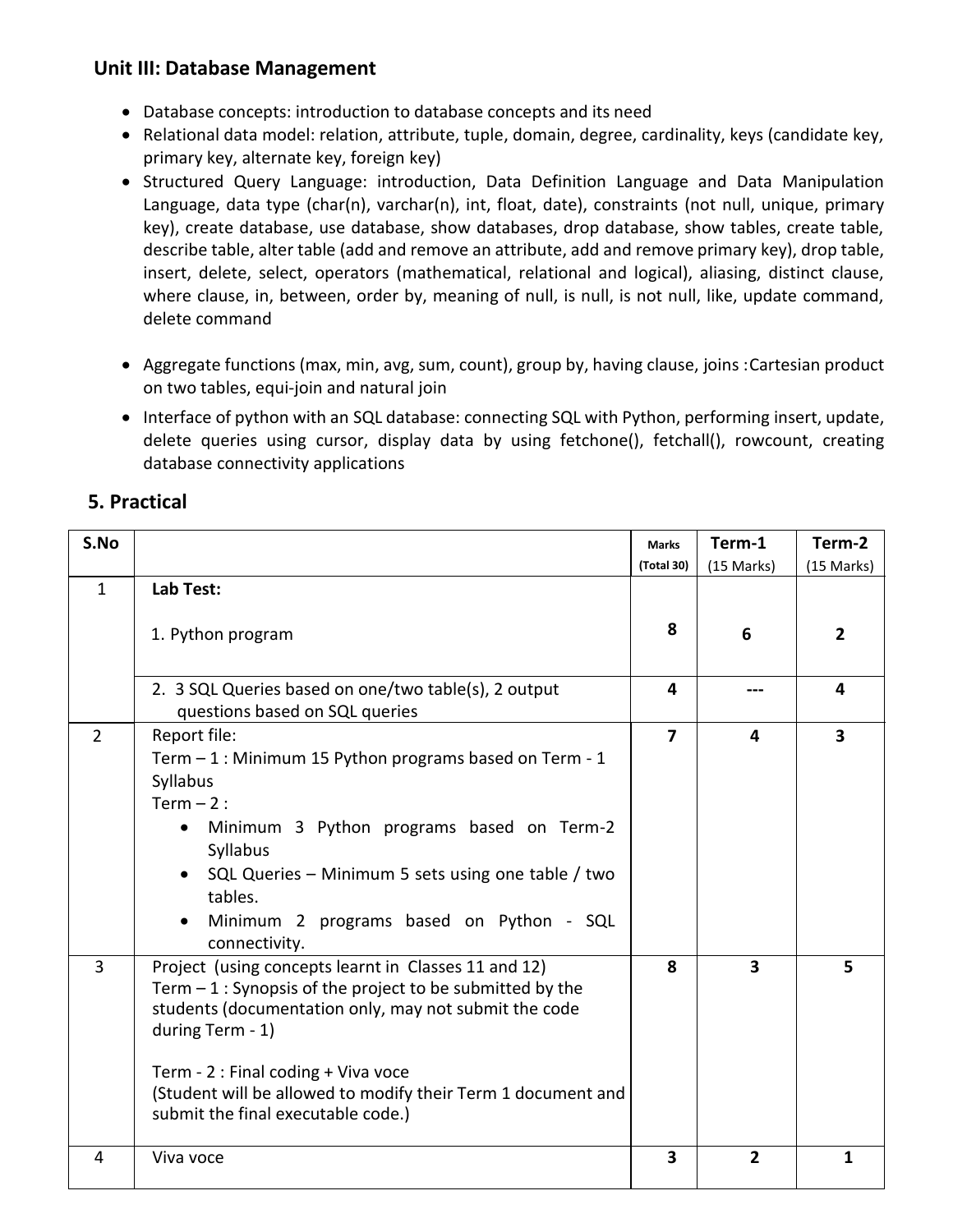## **6. Suggested Practical List:**

## **Term-1**

## **Python Programming**

- $\bullet$  Read a text file line by line and display each word separated by a #.
- Read a text file and display the number of vowels/consonants/uppercase/lowercase characters in the file.
- Remove all the lines that contain the character 'a' in a file and write it to another file.
- Create a binary file with name and roll number. Search for a given roll number and display the name, if not found display appropriate message.
- Create a binary file with roll number, name and marks. Input a roll number and update the marks.
- Write a random number generator that generates random numbers between 1 and 6 (simulates a dice).
- Create a CSV file by entering user-id and password, read and search the password for given userid.

### **Term-2**

### **Python Programming**

● Write a Python program to implement a stack using list.

### **Database Management**

- Create a student table and insert data. Implement the following SQL commands on the student table:
	- o ALTER table to add new attributes / modify data type / drop attribute
	- o UPDATE table to modify data
	- o ORDER By to display data in ascending / descending order
	- o DELETE to remove tuple(s)
	- o GROUP BY and find the min, max, sum, count and average
	- o Joining of two tables.
- Similar exercise may be framed for other cases.
- Integrate SQL with Python by importing suitable module.

#### **Database Management**

- Create a student table and insert data. Implement the following SQL commands on the student table:
	- o ALTER table to add new attributes / modify data type / drop attribute
	- o UPDATE table to modify data
	- o ORDER By to display data in ascending / descending order
	- o DELETE to remove tuple(s)
	- o GROUP BY and find the min, max, sum, count and average
- Similar exercise may be framed for other cases.
- Integrate SQL with Python by importing suitable module.